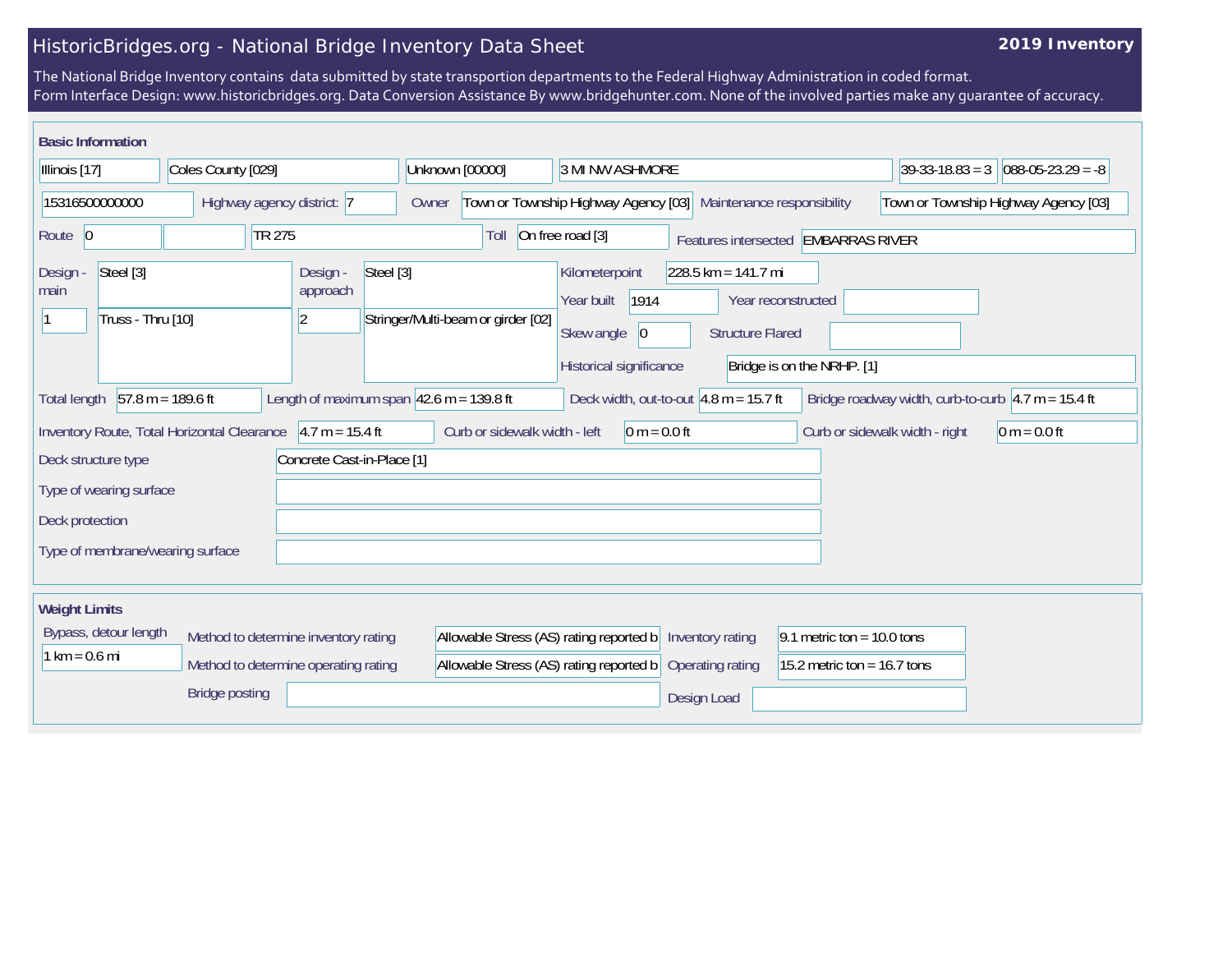| <b>Functional Details</b>                                                                                                                                  |                                                                                         |  |  |  |  |  |  |  |  |  |
|------------------------------------------------------------------------------------------------------------------------------------------------------------|-----------------------------------------------------------------------------------------|--|--|--|--|--|--|--|--|--|
| Average daily truck traffi 8<br>Average Daily Traffic<br>50                                                                                                | Year 2009<br>51<br>2032<br>Future average daily traffic<br>%<br>Year                    |  |  |  |  |  |  |  |  |  |
| Road classification<br>Local (Rural) [09]                                                                                                                  | $6.1 m = 20.0 ft$<br>Lanes on structure<br>Approach roadway width                       |  |  |  |  |  |  |  |  |  |
| Type of service on bridge Highway [1]                                                                                                                      | Direction of traffic One lane bridge for 2 - way traffic [3]<br>Bridge median           |  |  |  |  |  |  |  |  |  |
| No parallel structure exists. [N]<br>Parallel structure designation                                                                                        |                                                                                         |  |  |  |  |  |  |  |  |  |
| Type of service under bridge<br>Waterway [5]                                                                                                               | Navigation control<br>Lanes under structure<br>$ 0\rangle$                              |  |  |  |  |  |  |  |  |  |
| Navigation horizontal clearance $\overline{0} = N/A$<br>$0 = N/A$<br>Navigation vertical clearanc                                                          |                                                                                         |  |  |  |  |  |  |  |  |  |
| $99.99 m = 328.1 ft$<br>Minimum navigation vertical clearance, vertical lift bridge $\vert$ 0 m = 0.0 ft<br>Minimum vertical clearance over bridge roadway |                                                                                         |  |  |  |  |  |  |  |  |  |
| Minimum lateral underclearance reference feature Feature not a highway or railroad [N]                                                                     |                                                                                         |  |  |  |  |  |  |  |  |  |
| Minimum lateral underclearance on right $0 = N/A$                                                                                                          | Minimum lateral underclearance on left $0 = N/A$                                        |  |  |  |  |  |  |  |  |  |
| Minimum Vertical Underclearance $ 0 = N/A$                                                                                                                 | Minimum vertical underclearance reference feature Feature not a highway or railroad [N] |  |  |  |  |  |  |  |  |  |
| Appraisal ratings - underclearances N/A [N]                                                                                                                |                                                                                         |  |  |  |  |  |  |  |  |  |
|                                                                                                                                                            |                                                                                         |  |  |  |  |  |  |  |  |  |
| <b>Repair and Replacement Plans</b>                                                                                                                        |                                                                                         |  |  |  |  |  |  |  |  |  |
| Type of work to be performed                                                                                                                               | Work done by Work to be done by contract [1]                                            |  |  |  |  |  |  |  |  |  |
| Replacement of bridge or other structure because of<br>substandard load carrying capacity or substantial                                                   | Bridge improvement cost<br>1041000<br>119000<br>Roadway improvement cost                |  |  |  |  |  |  |  |  |  |
| bridge roadway geometry. [31]                                                                                                                              | $57.9 m = 190.0 ft$<br>Length of structure improvement<br>Total project cost<br>1160000 |  |  |  |  |  |  |  |  |  |
|                                                                                                                                                            | Year of improvement cost estimate                                                       |  |  |  |  |  |  |  |  |  |
|                                                                                                                                                            | Border bridge - state<br>Border bridge - percent responsibility of other state          |  |  |  |  |  |  |  |  |  |
|                                                                                                                                                            | Border bridge - structure number                                                        |  |  |  |  |  |  |  |  |  |